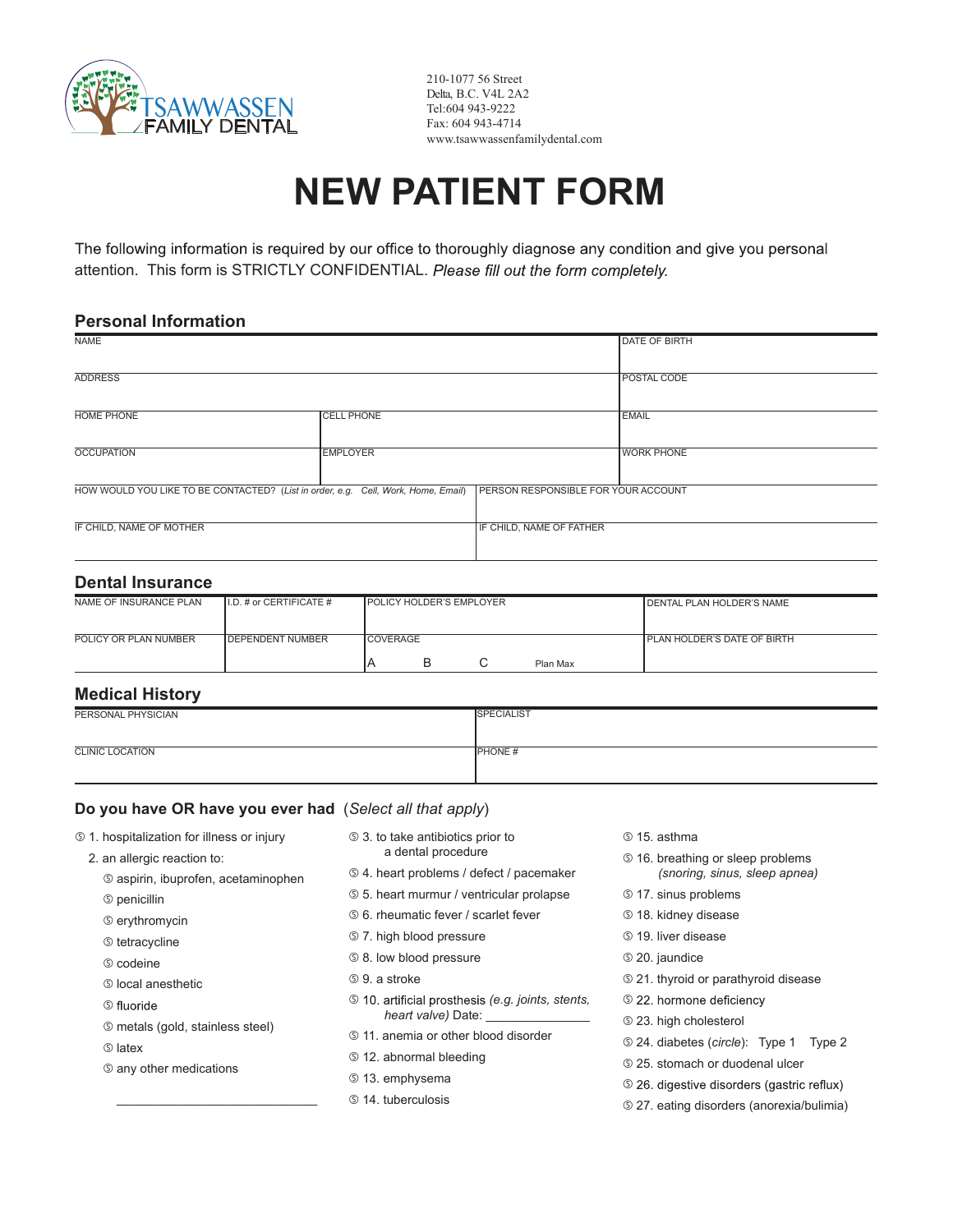#### **Do you have OR have you ever had** (*select all that apply*)

| <b>5 28. osteoporosis/osteopenia</b>                           | <b>5 38. hives, rash, hay fever</b>                     | <b> <b> </b> 49. presently being treated for any other illness</b> |  |  |  |
|----------------------------------------------------------------|---------------------------------------------------------|--------------------------------------------------------------------|--|--|--|
| (taking bisphosphonates)                                       | <b>5 39. venereal disease</b>                           | <b>50.</b> aware of a change in your general health                |  |  |  |
| <b>5 29. arthritis</b>                                         | <b>5 40. hepatitis (type</b>                            | <b>51.</b> often exhausted or fatiqued                             |  |  |  |
| <b>5 30. glaucoma</b>                                          | \$41. HIV/AIDS                                          | <b>52.</b> subject to frequent headaches                           |  |  |  |
| <b>5 31, contact lenses</b>                                    | <b>§ 42. tumor, abnormal growth</b>                     | <b>53. a smoker, smoked previously, use tobacco</b>                |  |  |  |
| <b>5 32. head or neck injuries</b>                             | <b>5 43. radiation therapy</b>                          | <b>S</b> 54. Female – taking birth control pills                   |  |  |  |
| <b>5 33. epilepsy, convulsions (seizures)</b>                  | <b>544. chemotherapy</b>                                | $\circ$ 55. Female – pregnant /nursing                             |  |  |  |
| <b>5 34. neurologic problems /</b><br>alzheimers / memory loss | <b>5 45. emotional problems</b>                         | <b>56. Male – prostate disorders</b>                               |  |  |  |
| <b><math>\circ</math> 35. viral infections and cold sores</b>  | <b><math>\circ</math> 46. psychiatric treatment</b>     |                                                                    |  |  |  |
| <b>S</b> 36, any lumps or swelling in the mouth                | <b><math>\circ</math> 47.</b> antidepressant medication |                                                                    |  |  |  |
| <b>5 37. dry mouth</b>                                         | <b><math>\circ</math> 48. alcohol / drug dependency</b> |                                                                    |  |  |  |

#### **Additional Medical Information**

## **List all medications, supplements, and/or vitamins taken within the last two years**

| Medication | Reason for taking                                                                                                     |  |
|------------|-----------------------------------------------------------------------------------------------------------------------|--|
|            |                                                                                                                       |  |
|            |                                                                                                                       |  |
|            |                                                                                                                       |  |
|            | Describe any medical treatment, impending surgery, or other treatment that may possibly affect your dental treatment. |  |

### **Dental History**

| <b>REFERRED BY</b>                                                |                                                    |                                  | <b>PREVIOUS DENTIST</b> |                        |                          | HOW LONG HAVE YOU BEEN A PATIENT?                        |  |
|-------------------------------------------------------------------|----------------------------------------------------|----------------------------------|-------------------------|------------------------|--------------------------|----------------------------------------------------------|--|
| DATE OF LAST DENTAL EXAM / CLEANING                               |                                                    | <b>DATE OF LAST DENTAL XRAYS</b> |                         |                        |                          | DATE OF LAST TREATMENT (eg. fillings, crowns, whitening) |  |
|                                                                   | I ROUTINELY SEE MY DENTIST EVERY (Select one only) |                                  |                         |                        | <b>HOW OFTEN DO YOU:</b> |                                                          |  |
| <b>53 months</b>                                                  | <b>54 months</b>                                   | <b>66 months</b>                 | <b>5 12 months</b>      | <b>5 not routinely</b> | <b>BRUSH:</b>            | /day                                                     |  |
| HOW WOULD YOU RATE THE CONDITION OF YOUR MOUTH? (Select one only) |                                                    |                                  |                         | FLOSS:                 | /week                    |                                                          |  |
| <b>5 Excellent</b>                                                | <b>5 Good</b>                                      | டு Fair                          | <b>5 Poor</b>           |                        | <b>BRUSH TONGUE:</b>     | /week                                                    |  |

#### **WHAT IS YOUR IMMEDIATE DENTAL CONCERN?** (Briefly describe)

**Are you:** (*Select all that apply*)